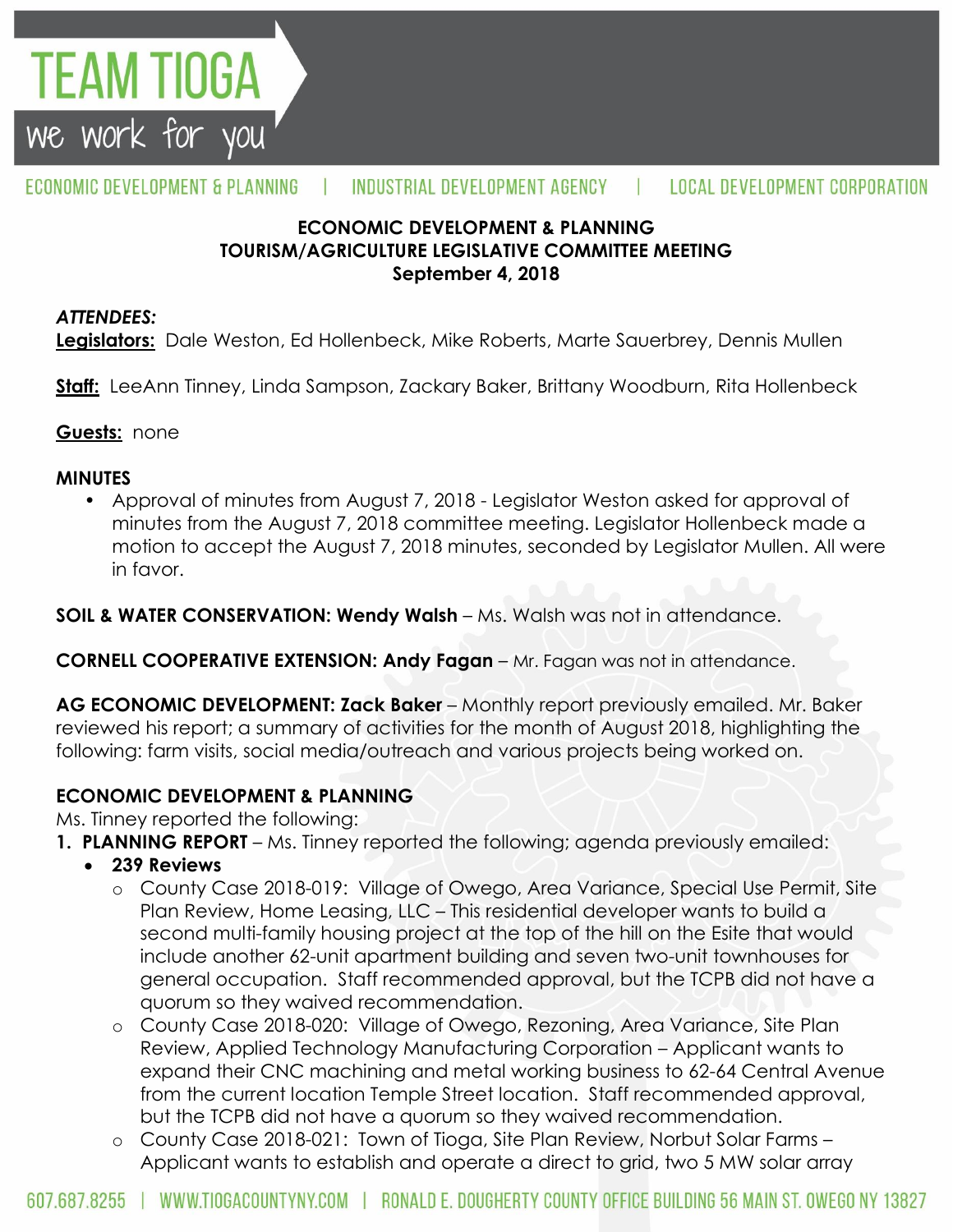project on 40 acres of a 52-acre property on NYS Route 96. Staff recommended approval and the TCPB carried the vote.

- **Municipal Plans/Projects**  Ms. Jardine continues to provide assistance with the following:
	- o Village of Waverly Assisting to develop an updated comprehensive plan. Also serving on the Waverly Glen Park Implementations Project Committee. The Public Archeological Facility has conducted the archeological investigation required before improvement projects work can begin, which revealed no significant resources. Waiting on clearance letter from NY SHPO.
	- o Village of Owego Assisting with coordinating local approvals for several development projects.
	- o Village of Nichols Creating Site Plan Review application forms for their use.
- **Other** Ms. Jardine continues to contribute to the following projects:
	- o Hazard Mitigation Plan Update Municipalities are wrapping up their Mitigation Action Strategies. Tetratech is expecting to complete the Draft Update by end of September.
	- o Assisted in preparing for the Governor's on-site announcement of the Village of Owego Downtown Revitalization Initiative award.

## **Resolutions** – None

- **2. ECONOMIC DEVELOPMENT REPORT** Ms. Tinney reported the following; agenda previously emailed:
	- **Outreach**  The following companies were visited or meetings were attended:
		- o Public Hearing- Attended and spoke at Senator Akshar's public hearing on MWBE and the impact the MWBE requirements have on our rural communities. Kate Whittemore from Home Central and Bruce Nelson, Gateway Project, both spoke on their challenges either becoming certified or meeting requirements for state funding. A proposal may come forward in the future, continuing with certain requirements, but may be more reflective of what an area can support. At this time, 30% is not a reasonable requirement for Upstate NY.
		- o Regional Council
			- Executive Committee Met to review & Score CFA's for 2018; officially reviewed on September 6th by the full Regional Council Board.
		- o Met with Fagan Engineers Ms. Tinney reported being contacted by several engineers and consulting firms recently; Saratoga Associates and Park Grove Development due to the DRI announcement.
		- o Leadership Tioga Classes continue; 2 left.
		- o Congressman Reed Attended a bi-partisan forum.
		- o Tioga County Quality of Life Committee Still in the beginning stages.
		- o Saratoga Associates
		- o Park Grove Development
		- o VEDA Attended the monthly meeting.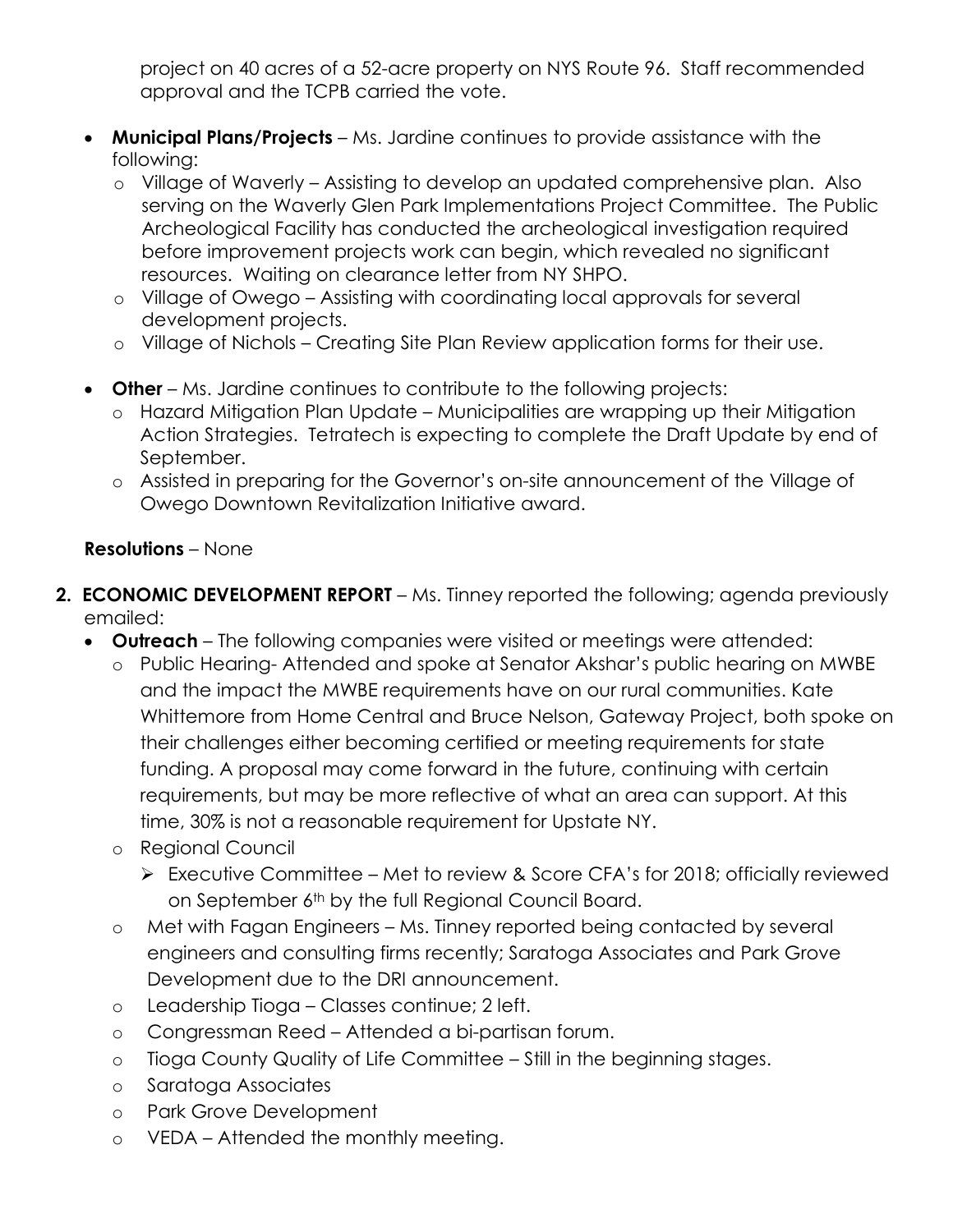- o Institute for Advancement Next class is September 19th; full day session on working with different personalities.
- o Senator Akshar Joined Gary Hammond in a meeting with Senator Akshar regarding a possible funding source. The senator heard about our project in the Town of Owego gravel pit and gave a verbal commitment for \$300,000.00 toward extending water and sewer to the site for the manufacturing business coming to the area. That manufacturing business also received an incentive proposal from the State. This project is moving forward and will bring in 30 jobs the first year and hopefully will bring 30 more jobs in the second year. The IDA will be accepting the PILOT at tomorrow night's meeting; at that point the project becomes public.
- o Village of Owego Downtown Revitalization Initiative application was submitted by TEAM Tioga on behalf of the Village of Owego and has been awarded \$10 Million. Announcements made on the following:
	- $\triangleright$  WEBO On the radio with Mayor Baratta.
	- $\triangleright$  WATS On the radio with Chair Sauerbrey.
	- $\triangleright$  Morning Times Announced in the paper.
	- $\triangleright$  Owego Pennysaver Announced in the paper.
	- $\triangleright$  WNBF On the schedule for WNBF.

Ms. Tinney reported there will be kickoff meeting Friday, 9/7, with the following:

- Co-Chairs: Mayor Baratta and Ms. Tinney
- $\checkmark$  State Planner: Julie Sweet
- $\checkmark$  BFJ Planning: a consulting firm assigned by the State
- $\checkmark$  TEAM Tioga

They will go over the DRI process and go on a walking tour of the Village.

- o ST8 The final CEDS Report, a 5 year regional plan, is complete; reporting it was well done.
- o Village of Candor Met and discussed ideas for plans, as well as possible funding opportunities.
- o Minka Developer Continue to look at the possibility of a mini Minka Village.
- o STREDC Has been renamed: Southern Tier Investment Fund (STIF) because of some confusion between the Committee for Funding vs. the Regional Council.

Not on the agenda, Ms. Tinney reported the Land Bank application was submitted by Ms. Saraceno requesting \$910,000.00 in funding; including new construction, rehab and demolition.

# **Project Updates**

- o Gateway This project continues; Tourism Office move in October.
- o Parkview This project continues; waiting on elevator installation.
- o Owego Gardens 2 Project continues to move forward; depending on funding source used, it may be delayed to next year.
- o Project Steel Talked about earlier; meetings with Senator Akshar.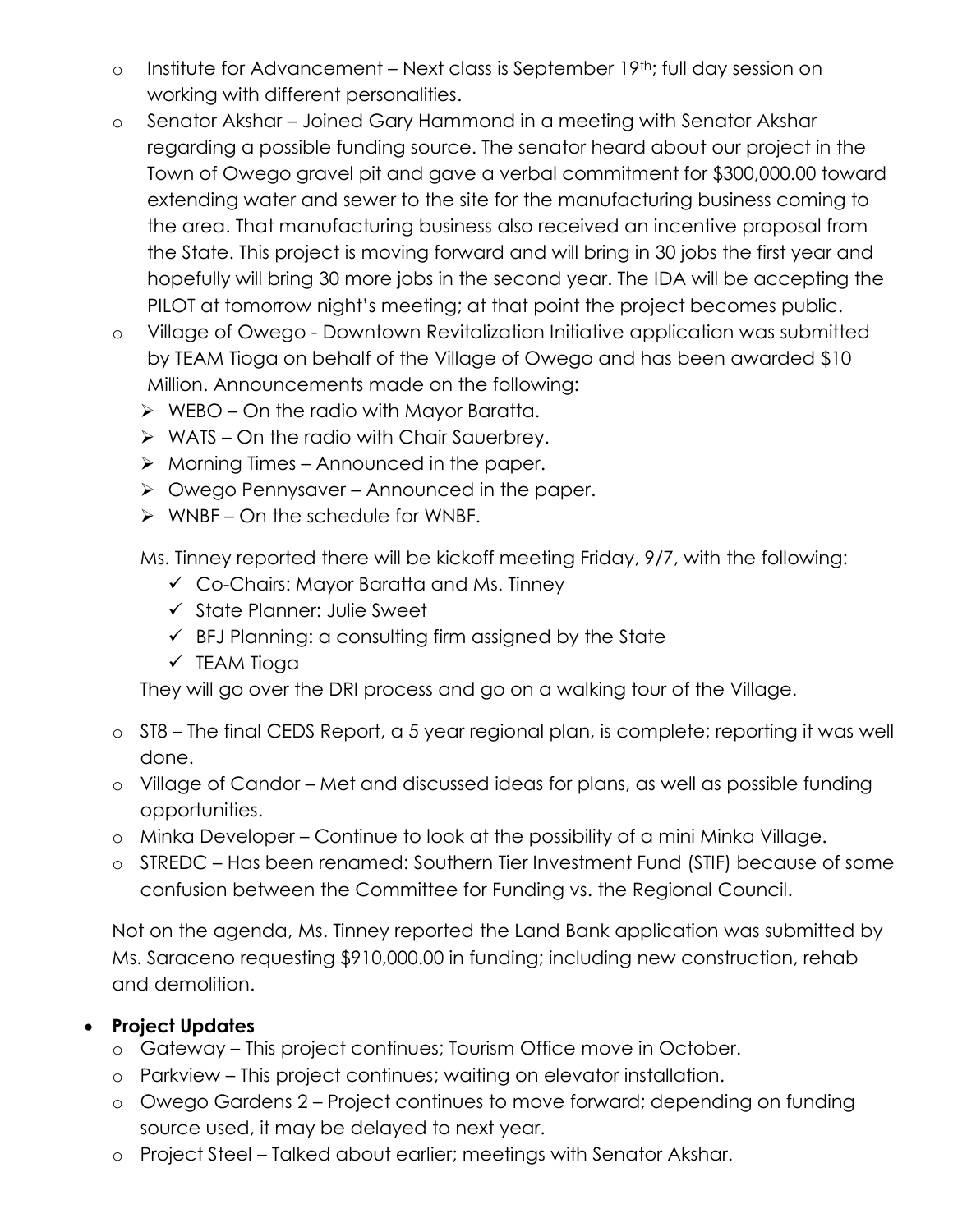- o Restore NY Projects Close to receiving approvals to move forward:
	- Village of Owego
	- $\triangleright$  Village of Waverly
- o Possible housing project on Southside Drive Rezoning requirement on the property being considered; from R2 to R3 District. Low income housing project consisting of 20 duplexes, 40 units total; public hearing October 1st.
- **State Leads** None
- **Workforce Development –** Ms. Tinney and Ms. Woodburn continue to meet with the following school districts to discuss, get ideas and learn how they are approaching Workforce Development:
	- o Newark Valley Central School
	- o Owego Apalachin School

Ms. Tinney reported the ultimate goal is to bring districts in the County together and do some joint planning in Workforce Development.

# **Other**

- o TEAM Tioga Municipal meetings ongoing and continue to be well received.
- o Department evaluations have been completed.

Ms. Tinney announced that Mr. Baker passed his Civil Service Exam; not only passed, but received the highest score of those who took the exam.

o Solar Energy Systems – PILOT Agreement discussion; solar project in the Town of Tioga proposed the following PILOT schedule for 2 parcels in the Town of Tioga including a lump sum payment, total \$35,000.00 annually, with 2% escalator.

One parcel, \$17,500, break down:

\*Town of Tioga \$9,625.00

\*County of Tioga – \$1,750.00

\*Owego Apalachin School District (OA) - \$6,125.00

Ms. Tinney indicated the School and County may not be in agreement with that proposal, so another meeting is planned where Ms. Tinney will propose keeping the base taxes as they are for vacant land:

\*Tioga County: \$1,100.00 + \$60 for recycle

\*OA School almost \$2700.00

\*Town of Tioga: \$248.00

The new proposal is:

Take the net over from the lump sum \$17,500.00 and divide it up equally in thirds. At the end of the 15 year PILOT, with the 2% escalator over the 15 years, the following would receive:

\*Tioga County: \$195,206.00 \*Town of Tioga: \$183,500.00 \*OA School: \$222,500.00